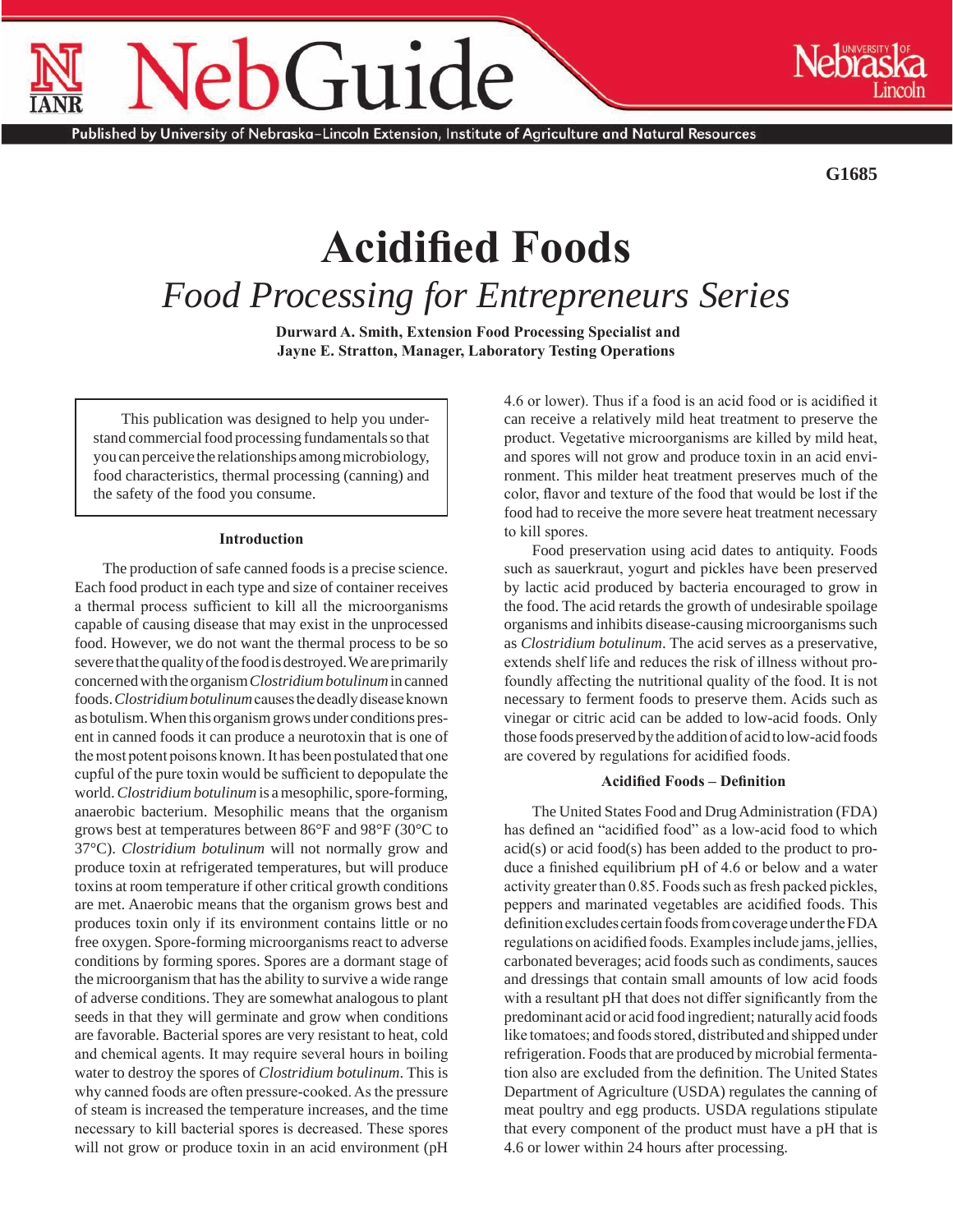Regulations governing acidified foods are found in the Code of Federal Regulations at 21 CFR for FDA regulated foods. Part 114 contains the acidified food regulations. Part 110 contains current good manufacturing practices, and part 108.5 deals with emergency permit control for acidified foods. Regulations for USDA regulated meat and poultry products are included in the USDA canning regulations. The FDA requires that each company processing acidified foods shall file a process including: heat processing conditions, control of pH, salt, sugar and preservative levels for each product and each container size of that product. Each batch of product must be produced in compliance with this scheduled process. The FDA further requires that the company report any spoilage process deviation or contamination of public health significance if any part of the defective lot has reached interstate commerce (has been shipped).

Proper acidification is necessary to prevent the growth of *C. botulinum*. The equilibrium pH of an acidified food must be 4.6 or lower. Steps also must be taken to insure proper sanitation and eliminate the possibility of spoilage before attaining the equilibrium pH of the food.

#### **Meaning and Determination of pH**

The term pH is used to describe the degree of acidity or alkalinity of an aqueous solution. The pH value is a measure of the negative logarithm of the hydrogen ion (H+) concentration in solution. All solutions contain both hydrogen ions and hydroxyl ions (OH-). The pH of a solution is directly related to the ratio of hydrogen (H+) and hydroxyl (OH-) present in solution. The more hydrogen ions that are present the more acidic the solution. If the two ions are present in the same concentration the solution is neutral (pH 7.0).

Pure water is neutral and has a pH of 7.0. This indicates that the hydrogen ion concentration is 0.0000001 grams per liter. To use such numbers is difficult so a scale using the reciprocal of the hydrogen ion concentration was adopted. This pH scale ranges from 0 to 14, with the pH of pure water equaling 7.0. Numbers smaller than 7.0 indicate an increase in the hydrogen ion concentration (more acid), while numbers larger than 7.0 signify a decrease in hydrogen ion concentration and an increase in hydroxyl ion concentration (more basic). The numbers are on a logarithmic scale thus a pH of 6.0 indicates a solution has 10 times more hydrogen ions than are present at pH 7.0, while a pH of 5.0 represents 10 times more hydrogen ions than a pH 6.0 and 100 times more hydrogen ions than are present at pH 7.0.

As acid is added to a food the pH decreases (becomes more acid). The speed and amount of pH change depends upon the acid added and the buffering capacity of the food. Most food acids such as citric acid or acetic acid are relatively weak acids. The buffering capacity of a food is its ability to resist changes in pH. Therefore, the amount of acid that must be added to a food to lower the pH is dependent upon the buffering capacity of the food. Foods high in protein such as meats have greater buffering capacity than vegetables. Meat will thus require greater amounts of acid to lower the pH to the same degree. Maturity and varietal differences affect the buffering capacity of vegetables.

The pH of a food may be measured by three methods: colorimetric methods, electromagnetic methods or titratable acidity.

- 1. Colorimetric methods use pH sensitive dyes that change colors over a limited range of pH. The dyes selected must have the greatest color at the pH of the solution being tested. This method gives only approximate pH values, and thus the FDA allows this method to be used only for products of pH 4.0 or less. It is difficult to measure highly colored or thick foods by colorimetric methods
- 2. Electrometric methods utilize pH meters which measure the electric potential developed between electrodes submerged in solution. A wide range of pH meters are available with costs that range from less than \$100 to several hundred dollars. Some must be confined to laboratory benches while others are portable and can be adapted to production settings.
- 3. Titratable acidity is the least common method and requires the operator to perform tests to determine a correlation between pH and titratable acidity. Titratable acidity measures total available hydrogen ions in solution. This measurement includes both the free hydrogen ions and the undissociated hydrogen ions from acids that can be neutralized by sodium hydroxide.

#### **pH meter Standardization**

Regardless of the type of pH meter it must be standardized before any measurements are made. Standardization is a procedure by which a given meter is set to accurately read solutions of known pH (standards). The pH meter must accurately read within a range between at least two standard solutions i.e. pH 4.0 and pH 7.0. The meter must be standardized before any measurements are made and at least once an hour thereafter. More frequent standardization may be necessary if one is testing oil or fat containing products.

#### **Acidification Procedures**

 Acidified, low acid foods must be acidified to a pH of 4.6 or less. Preferably the pH should be less than 4.6 to allow a safety margin. Optimal flavor profiles for most products are reached at approximately pH 4.2. If the flavor is slightly acidic the flavor profile may be balanced with the addition of a small quantity of sugar. Perishable ingredients should be carefully monitored and protected from microbial spoilage before acidification and until equilibrium of 4.6 or less is reached.

#### **Low acid foods may be acidified by**

- 1. Blanching low acid food ingredients in an acidified aqueous solution. The blanch time, temperature and acid concentration must be carefully controlled to properly acidify particulate foods.
- 2. The blanched low acid food may be immersed in an acidified aqueous solution. The food product is blanched in a steam or water blancher then dipped in an acid solution before placing it in containers. The product must be properly blanched and the acid concentration and acid contact time must be carefully controlled.